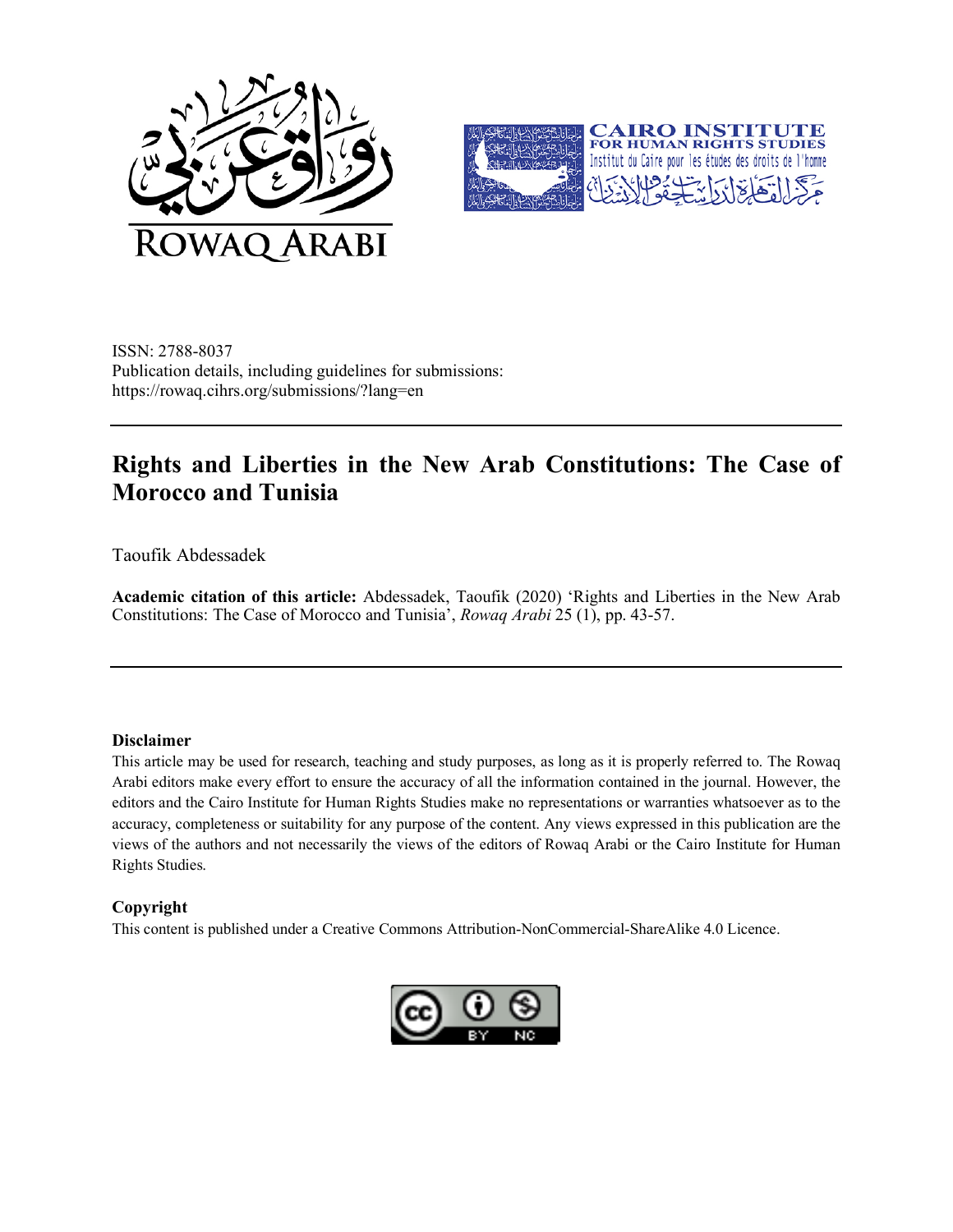## **Rights and Liberties in the New Arab Constitutions: The Case of Morocco and Tunisia**

Taoufik Abdessadek

#### **Abstract**

This paper assesses rights and liberties in new Arab constitutions, taking Morocco and Tunisia as case studies of the uprisings that swept the Arab region in late 2010 and early 2011. In both countries, protests had constitutional ramifications: constitutional reform in Morocco (July 2011) and a new constitution in Tunisia (January 2014). This analysis explores the extent to which, several years later, these two constitutions have met the citizenry's demands for the rights and freedoms they articulate, given the divergent margin of freedom for the exercise of rights and freedoms and the degree of democratization in the two countries. This study attempts to answer two pivotal questions. Firstly, to what extent do the 2011 Moroccan constitution and the 2014 Tunisian constitution respect UN conventions and treaties to protect and uphold human rights ratified by the two states? Secondly, what institutional, constitutional, and practical guarantees exist for the actual exercise of these rights? The study finds that guarantees for economic and social rights in both countries have not markedly improved in the new or revised constitution.

**Keywords**: Human Rights; Constitution; Democracy; Morocco; Tunisia

## **Introduction**

It is important to consider the value of the political transformations and constitutional experiments seen in some Arab countries after the so-called Arab Spring as expressed in shifts in rights- and liberties-related issues and the extent to which the modern Arab, post-independence state is capable of responding to the objectives of its society and aspirations of its citizens.

Arab peoples have increasingly made demands for full economic, social, and cultural human rights, which are indivisible from political rights and freedoms. Protests in Tunisia (the revolution of 17 December 2010) and Morocco (the February 20 movement in 2011) were an expression of structural dysfunctions associated with state building as well as social conditions primarily linked to the sociological determinants of protest, such as poverty, unemployment, and all manner of marginalization and exclusion.<sup>1</sup>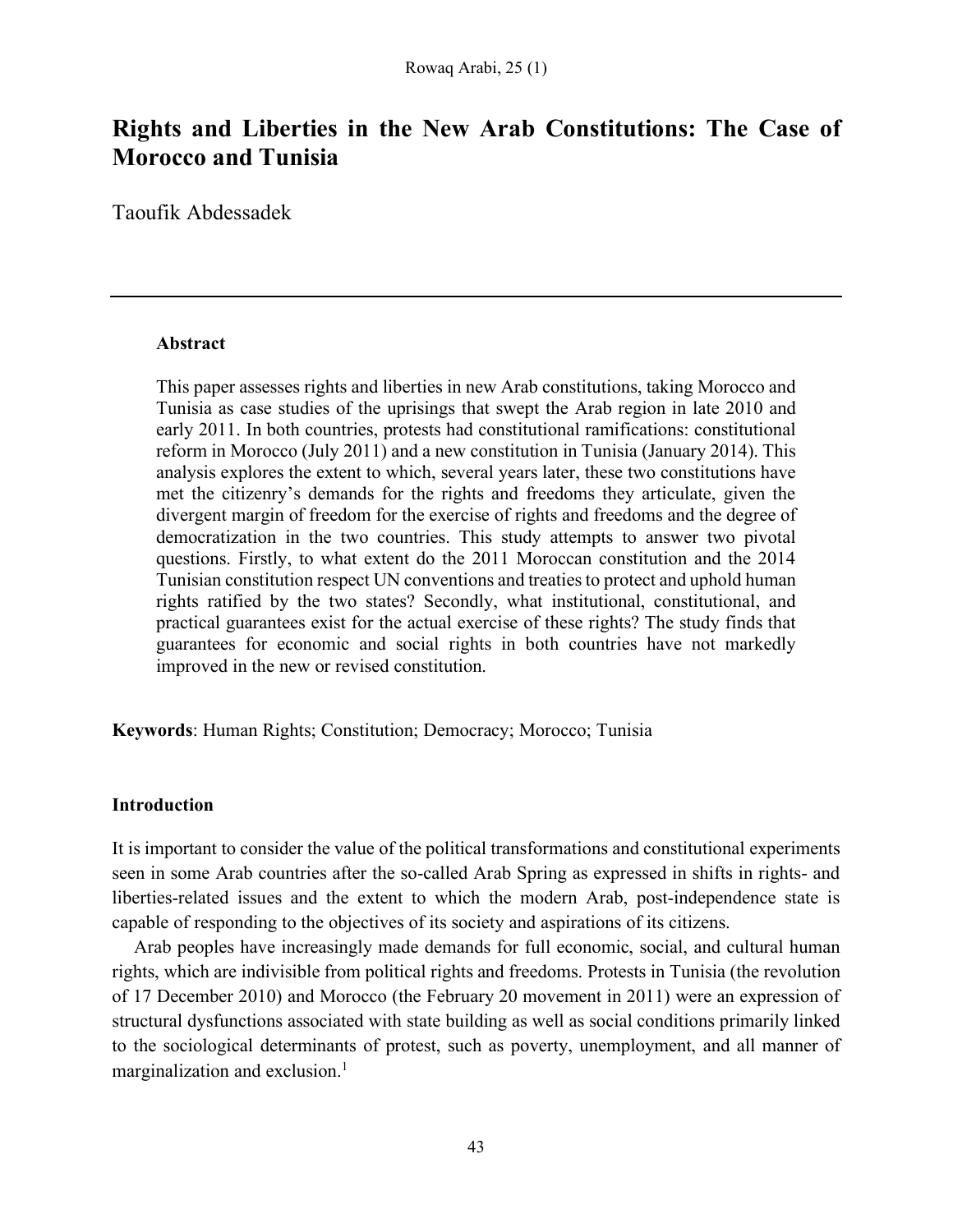While several countries are currently witnessing a second round of similar protests,<sup>2</sup> this study will examine the constitutions of two countries that experienced the first wave of protests— Morocco (the constitution of 29 July 2011) and Tunisia (the constitution of 27 January 2014)—in light of the normative framework of international human rights conventions, including the Universal Declaration of Human Rights (1948), the International Covenant on Civil and Political Rights (1966) and the International Covenant on Economic, Social, and Cultural Rights (1966), and the demands forwarded in what is known as third-generation human rights.<sup>3</sup> This will allow us to understand genuinely significant points and issues: to wit, how the precepts of international human rights law are applied and enacted when moving from theory to practice. It is not enough, after all, for human rights to be merely referenced in a state's constitutional order; such rights must exist and prevail in relations between individuals and groups, and they must be incorporated into decision-making and state public policies.4

A consideration of rights and freedoms in constitutional thought goes back to the writings of Aristotle (384–322 BCE), the founder of what today is known as constitutional law and political systems, in which he analysed and categorized the constitutions of more than 158 city-states in Greece, most prominently the constitution of Athens.<sup>5</sup> Human societies striving for basic rights and freedoms, always forced to reconcile absolute freedom with power's necessary restrictions on the social order, did not end with the Greek city-states. It continued in other ancient civilizations such as Rome and elsewhere, and constituted a prime issue for religions, among them Islam. The Quran functioned as the religious community's constitution, its guidance incumbent on both the ruler and the ruled; it proclaimed rights and set basic rules for administering the affairs of state and believers.<sup>6</sup>

Human rights and liberties would assume a key position in human history as the civil state began taking shape—a state based on the will of the people and the rule of positive law rather than the ruler's absolute authority and clerical thought. A turning point was seen in the constitutional monarchy in England with the drafting of the Magna Carta in 1215, an agreement between the parliament and King John (1166–1216) that restricted the latter's absolute authority and upheld the rights of the people.7

Human rights evolved from there, as additional rights and liberties were championed during the European Enlightenment. The writings of philosophers and thinkers in the seventeenth and eighteenth centuries—John Locke, Jean Jacques Rousseau, Denis Diderot, David Hume informed the American revolution of 1776 and the French revolution of 1789. This was manifested in the US Declaration of Independence, which famously states '…that all men are created equal, that they are endowed by their Creator with certain unalienable Rights, that among these are Life, Liberty and the pursuit of Happiness…'8 and in the 17 articles of the Declaration of the Rights of Man and of the Citizen, issued by the French Constituent Assembly. Article 16 of that charter states, 'Any society in which the guarantee of rights is not assured, nor the separation of powers determined, has no Constitution.'9

The continued struggle of peoples and societies for equality and justice and freedom from the shackles of exploitation and all manner of colonialism and servitude further influenced the values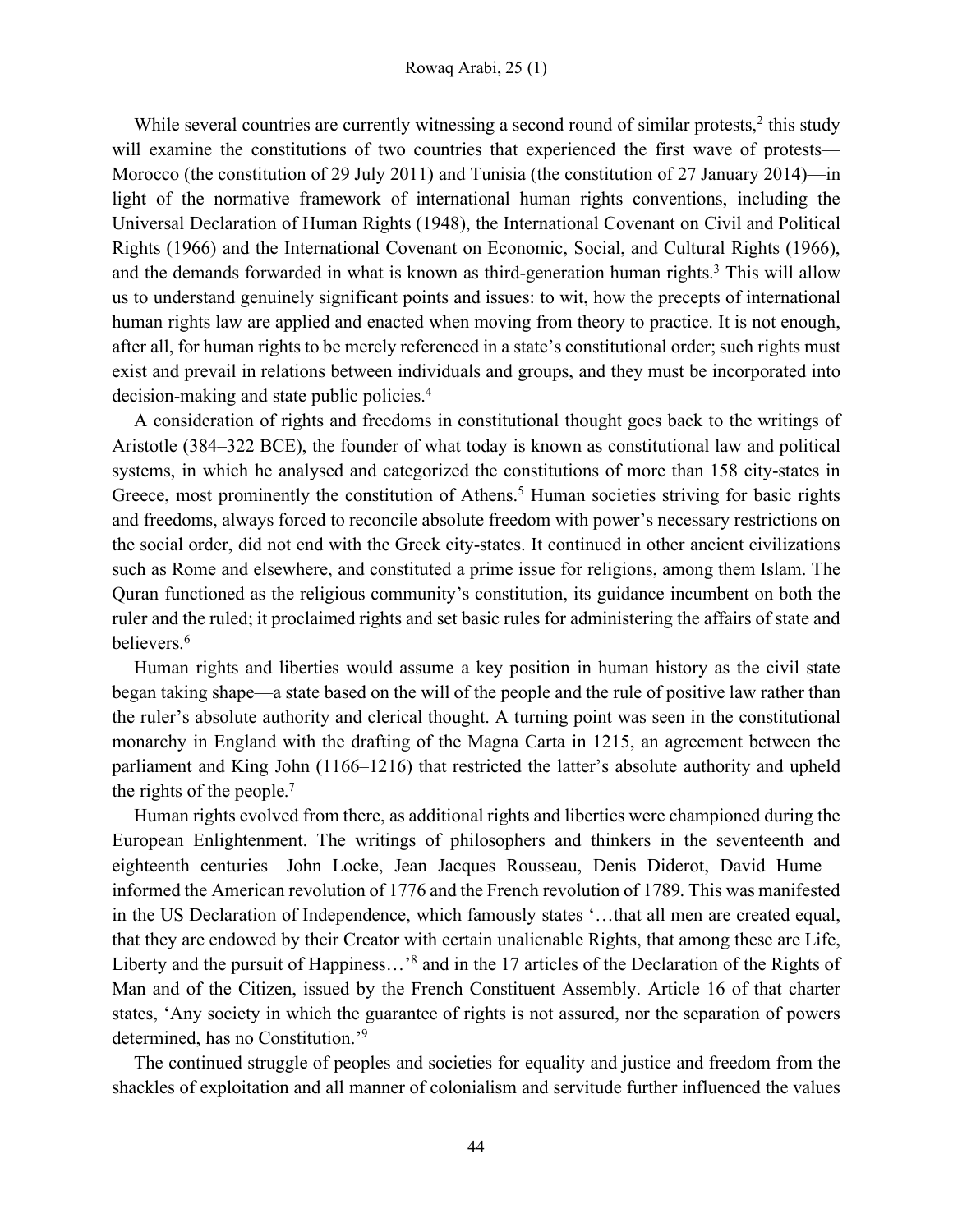and content of human rights. This was seen most clearly in the enormous contributions of socialist thought and popular revolutions against colonizers in the late nineteenth and twentieth centuries.10 It is therefore certain that human history will continue its march, searching for answers and solutions whenever challenges appear that threaten humanity and its existence.

This paper will be divided into three parts: 1) rights and liberties in the 2011 Moroccan constitution; 2) rights and liberties in the 2014 Tunisian constitution; and 3) an analysis of the status of rights and freedoms after their inscription in the constitution, analysing the role of institutions and the rule of law and how they are applied in the cases of Morocco and Tunisia.

#### **Rights and Liberties in the 2011 Moroccan Constitution**

A consultative committee was appointed by King Mohammed VI (assumed the throne in 1996) on 10 March 2011, tasked with revising the kingdom's 1996 constitution; the new constitution was promulgated by royal edict on 29 July 2011. Chapter 2 of the new constitution on rights and liberties begins with Article 19, which includes and upholds all human rights in general, both firstand second-generation rights, and even third-generation, leaving the rest of the articles in the chapter to flesh out the details. Article 19 states, 'Men and women shall enjoy on equal footing the civil, political, economic, social, cultural, and environment rights and freedoms set forth in this chapter of the constitution and in its other provisions, as well as in international conventions and charters ratified by Morocco, and this within the bounds of the provisions of the constitution and the immutable principles and laws of the Kingdom.'

In the remaining articles of the chapter, the constitution enumerates the rights and liberties enjoyed by Moroccan citizens, including the right to life (Article 20), the right to the safety of their persons and relatives and the protection of their property (Article 21), and the right to be free of any infringement of their physical and moral person by any party. This chapter also prohibits all 'cruel, inhuman, or degrading treatment,' considering 'torture in all forms and by any person' to be 'a crime punishable by law' (Article 22).

The framers of the constitution were careful to implement some recommendations of the Equity and Reconciliation Commission, $<sup>11</sup>$  attempting to make a clean break with the grave human rights</sup> violations in Morocco, committed by the state against dissidents in the Years of Lead in the 1970s and 80s, during the reign of the late King Hassan II (1961–1999). This attempt is clear in Article 23, which states, 'No person may be arrested, detained, prosecuted, or convicted except in the cases and in conformance with the procedures defined by law. Arbitrary or secret detention and enforced disappearance are among the gravest crimes and expose their perpetrators to the most severe penalties.'

The care of the framers is apparent in other articles as well, among them Article 25, which states, 'Freedom of thought, opinion, and expression in all forms is guaranteed,' and Article 24, which states, 'Every person has the right to the protection of their private life, and the inviolability of the home shall not be infringed. No search may be conducted except according to the conditions and procedures set forth in law.' The final paragraph of that article states, 'Freedom to move and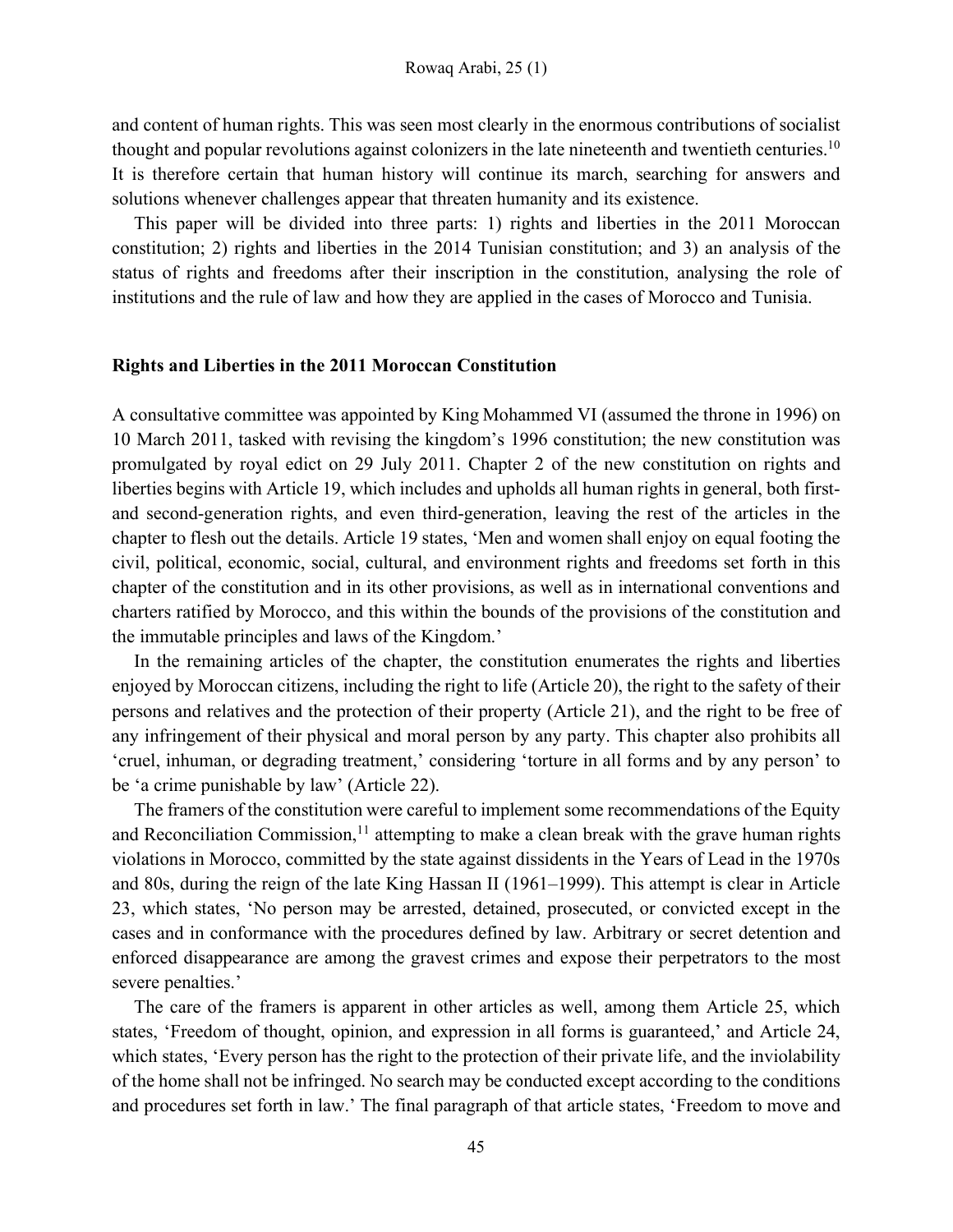settle in the national territory and leave and return to it is guaranteed to all in accordance with the law.'

Article 29 states, 'The freedoms to meet, assemble, peacefully demonstrate, establish associations, and enjoy syndicate and political membership are guaranteed,' with the conditions for the exercise of these freedoms left to the law. The article also adds a provision found in all previous constitutions since 1962: 'The right to strike is guaranteed; an organic law shall determine the conditions and modalities of its exercise.'12

Most of the rights enshrined in the 2011 constitution are enumerated in Article 31, which states that the state and its institutions, with the territorial 'collectivities'—what are known in some Arab states as provincial or local councils— shall take action to facilitate male and female citizens' access to health care and treatment; a quality, accessible, modern education; adequate housing; work and the support of public authorities in finding employment or self-employment; and water and a healthy environment, as well as provide the elements of sustainable development.

These rights are also supported by the preamble of the constitution, which states, 'The Kingdom of Morocco, committed to its irreversible choice, strives to build a democratic state ruled by truth and law. It resolutely continues down the path to cement and strengthen the institutions of a modern state in which everyone enjoys security, dignity, equality, equal opportunity, social justice, and the elements of a dignified life in the scope of the inseparability of the rights and duties of citizenship.' The preamble adds that Morocco, as an active member of international organizations, is committed to honouring the principles, rights, and duties set forth in international conventions and adhering to globally recognized human rights.<sup>13</sup>

An analysis of the content of the rights and liberties ostensibly enjoyed by Moroccan citizens under various articles of the 2011 constitution must conclude that the constitution enumerates a set of civil rights and liberties. It designates an entire chapter (Chapter 2 on fundamental freedoms and rights) that includes 22 articles in which all manner of rights and freedoms are enumerated, civil and political, as well as economic, social, cultural, and environmental.14

It also enshrines a set of new privileges for individuals and their civic formations, set forth most explicitly in Article 15, which gives citizens 'the right to present petitions to the public authorities,' and paragraph 3 of Article 12, which states, 'Associations interested in public affairs and nongovernmental organizations shall contribute, in the framework of participative democracy, in the drafting, implementation, and evaluation of the decisions and projects of elected institutions and public authorities. These institutions and authorities must regulate this participation in accordance with the conditions and modalities defined by law.' In addition, Article 13 states, 'The public authorities shall take action to create bodies for consultation with the purpose of involving social actors in the drafting, implementation, and evaluation of public policies.'15

The question here is not, as some assume, about how expansive these rights and freedoms are. Nor is it whether and how they are inscribed in statute. The fundamental question is about the guarantees provided by the constitution and the degree to which these are vague and open to more than one interpretation. This becomes clear when the articles' content is closely compared. After several articles elaborate rights and liberties at length, Article 31, for example, effectively denudes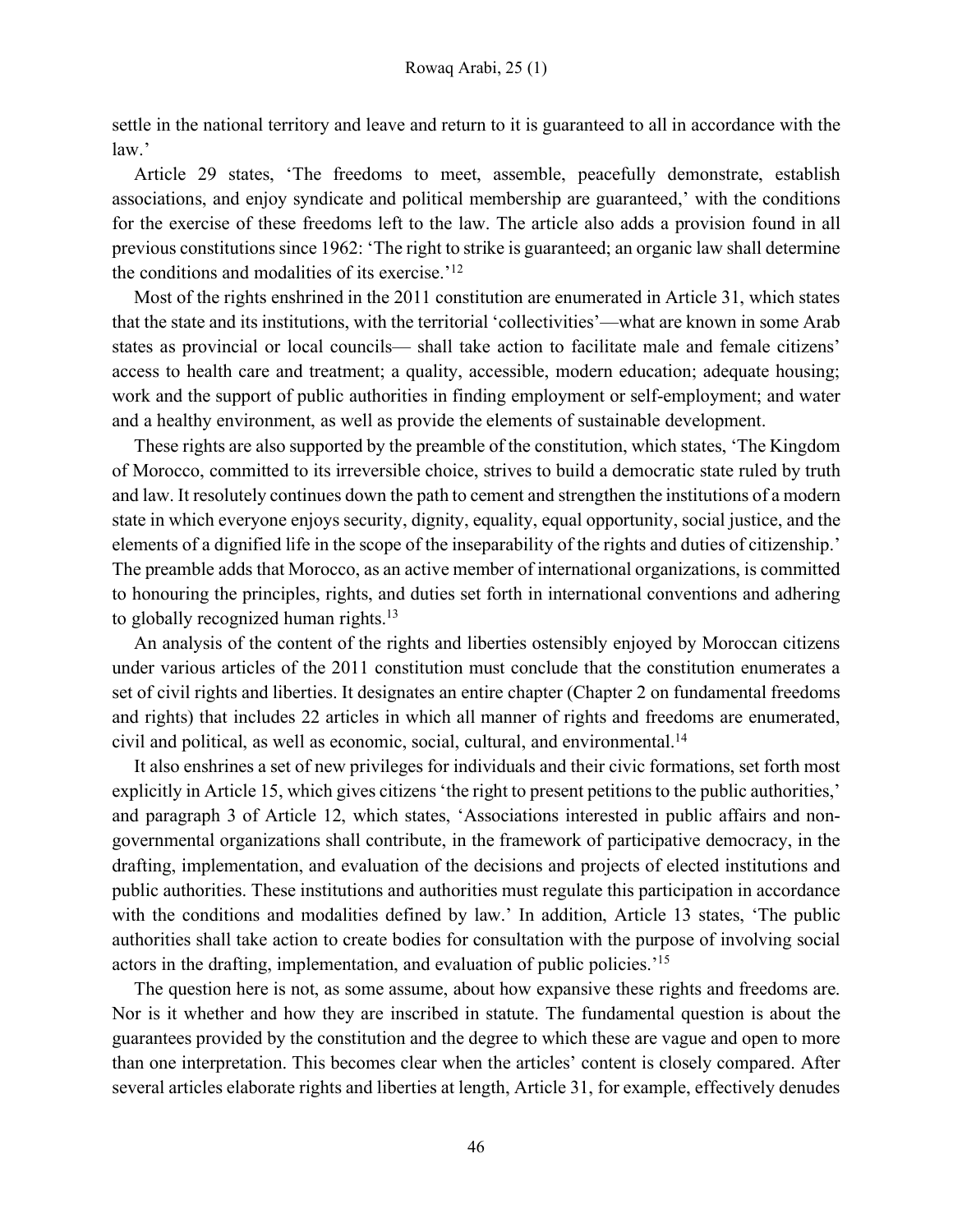them of any genuine guarantee or commitment by limiting the state's responsibility 'to facilitate access' to them rather than specifying them as duties incumbent on the state toward its citizens.<sup>16</sup>

In addition, there is the question of the constitution's conception of the rights and liberties within it, which is contradictory. The preamble affirms the Kingdom of Morocco's adherence to globally recognized human rights, $17$  meaning that the constitution conceives of human rights as universal. However, other articles narrow the scope of these rights and freedom by linking them to national identity and the Kingdom's immutable principles.18

It is noteworthy that the 1996 constitution offered better guarantees for some rights and liberties, although it was not as liberal in granting rights and freedoms when compared to the 2011 constitution, which is more expansive in scope while narrower in actual content. For example, in regard to the rights and liberties enumerated in Articles 9 and 13 in the 1996 constitution, the text states that 'the constitution guarantees' instead of the phrase 'are guaranteed' in the 2011 version, which is more pliable. The 1996 text states that 'work and education are a right,' meaning that the state is required to give citizens this right. In contrast, Article 31 of the 2011 constitution says simply that the state shall take action to facilitate access to the rights it enumerates, which does rise to the level of a right and prescribes no obligation.19

#### **Rights and Liberties in the 2014 Tunisian Constitution**

Writing a constitution—a framework regulating the political life of societies living in a phase of transition from one political situation to another—is a highly contentious endeavour, one that highlights the stark differences between social forces, political parties, and elites' ideologies.<sup>20</sup> Such contention was certainly present in Tunisia, as demonstrated by the constitution writing process. The National Constituent Assembly delayed writing the constitution for more than a year, although it was originally scheduled for completion in late 2012, and it issued several drafts following observations and criticisms from various parties. The final version was approved by 92 per cent of assembly members on 26 January 2014 and the new constitution promulgated the following day. $21$ 

The new constitution preserves the shape of the civil state as aspired to by the constitution of the first republic in  $1959<sup>22</sup>$  thanks to a focus on consensus and participation in the drafting process instead of the logic of win-lose and conflict. The new constitution went even further, however, in explicitly affirming the nature of the civil state, stating in Article 2 that Tunisia is a civil state based on citizenship, the will of the people, and the sovereignty of law. This article may not be amended. At the same time, Article 1 affirmed Islam as the national religion,  $23$  while paragraph 1 of Article 6 states that the state is the guardian of religion and the guarantor of freedom of belief, conscience, and the exercise of religious practices for all citizens within the framework of the rule of law and citizenship.24

The 2014 constitution, consisting of 149 articles in ten chapters, devotes Chapter 2 to rights and liberties (Articles 21 to 49).<sup>25</sup> The most significant rights recognized are those related to the value of human life and the requirements for a dignified life, such as the right to work, health, education,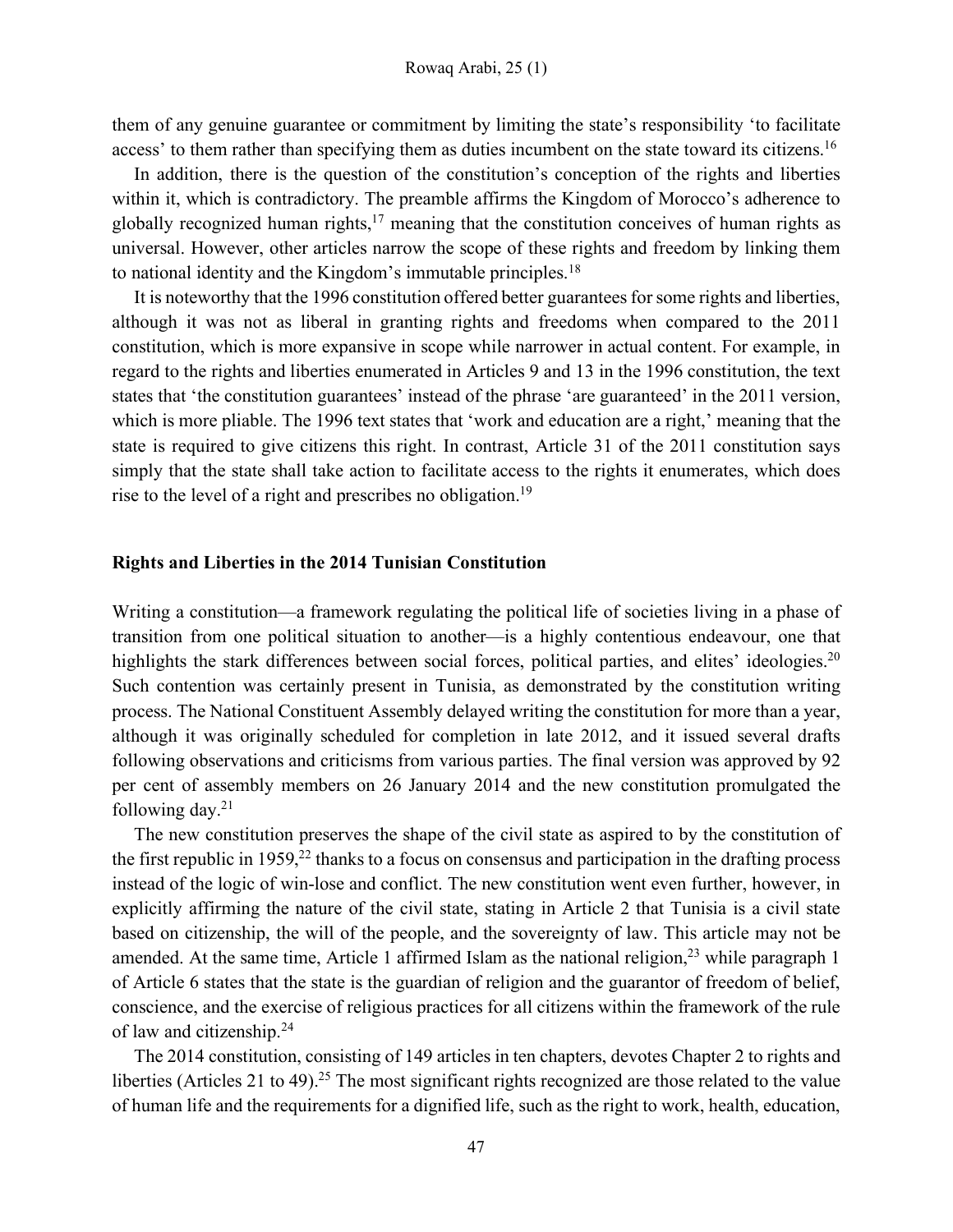and a safe environment.<sup>26</sup> The first three articles of the chapter  $(21-23)$  articulate the foundation on which all other rights rest.

Article 21 states, 'Citizens both male and female are equal in rights and duties and are equal before the law without discrimination. The state shall guarantee citizens, male and female, individual and civic rights and freedoms and provide them with the conditions for a dignified life.' Article 22 states, 'The right to life is sacred and may not be infringed except in the most exceptional cases as regulated by law,' while Article 23 affirms state protection for 'human dignity and physical integrity. It prohibits psychological and physical torture. The crime of torture is not subject to a statute of limitations.<sup>'27</sup>

Other than the freedoms guaranteed in the general principles, those freedoms enumerated in Articles 31 and 37 are the most valuable and the most meaningful in increasing freedom in Tunisia in the post-Ben Ali era. Article 31 states, 'Freedom of opinion, thought, expression, information, and publication is guaranteed. These freedoms are not subject to prior censorship.' Article 37 states, 'Freedom of assembly and peaceful demonstration is guaranteed.'28

The constitution puts all restrictions on the exercise of the rights and liberties it sets forth in one article instead of appending a restriction to each one, as is the case with many other constitutions, such as the Moroccan one. These restrictions are enumerated in Article 49, which states, 'The law shall define the limitations on the rights and liberties guaranteed by this constitution and their exercise so as not to undermine their essence. These limitations can only be established as required by a democratic civil state and with the aim of protecting the rights of others, or pursuant to the requirements of public order, national defence, public health, or public morals, and provided these limitations are proportionate to their objectives. Judicial authorities shall ensure the protection of rights and freedoms from any infringement. No amendment may undermine the human rights and freedoms guaranteed in this constitution.'29

It is therefore clear from this and the analysis in part one that the new constitutions of Morocco and Tunisia, despite a difference in the scope of the rights and freedoms they set forth—which is largely attributable to their divergent political experiences and the nature of their systems of governance—both draw substantially on the content of international human rights laws. They also both grant many freedoms<sup>30</sup> that were lacking or not so explicitly enumerated in the two countries' previous constitutions.

In order to more closely read the constitutional experiences in Morocco and Tunisia, such that the rights and freedoms enumerated in the constitutional text are not viewed as empty words and articles, part three of this paper will look at the various legal and institutional trajectories that followed from the constitution, as well as any attendant development programs and plans. This will allow us to examine these rights and liberties as they exist in the daily lives of citizens, more than eight years and nearly six years after the new constitutions were adopted in Morocco and Tunisia respectively.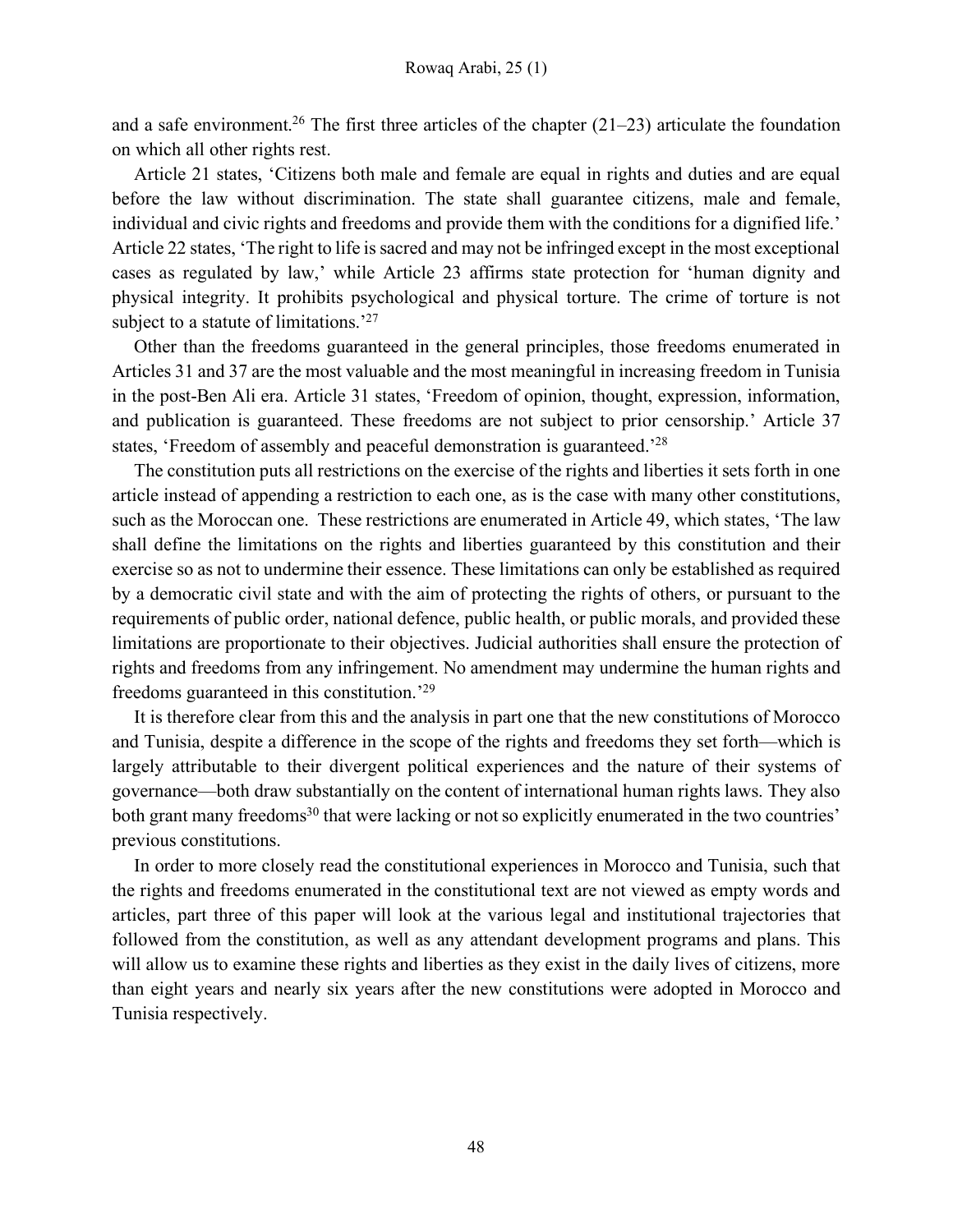#### **The Role of Institutions and the Rule of Law**

The case of some constitutions promulgated over the last three decades in the wake of democratic transitions, such as in Eastern Europe and Africa in the late 1980s and early 1990s, demonstrates that drafting and adopting a constitution is not necessarily a desirable end in and of itself.31

However democratic any one constitution is or whatever principles and references are copied into its provisions, according to research on the development of constitutional thought, a constitution's fundamental, qualitative value lies in the objectives and avenues it opens toward the establishment of a modern democratic state.<sup>32</sup> This is a state of institutions with the rule of law and the separation of powers, in which citizenship is an operative concept and there are guarantees for the exercise of rights and freedoms, established through constitutional foundations for areas of deep interest to society, such as the economy, education, and health.<sup>33</sup>

## *The case of Morocco*

After the revised constitution was promulgated in Morocco following a popular referendum in July 2011, there was much opposition to it from the February 20 protest movement and its allied political and social forces, which viewed the document as a kind of largesse that differed little in its value and essence from previous constitutions.34 Following from the constitutional reforms, early legislative elections were called for 25 November 2011. With a turnout of 61 per cent (13 of 21 million eligible voters), the elections saw the Islamist Justice and Development Party (JDP) win the biggest bloc of seats in the parliament  $(107 \text{ of } 395)^{35}$ 

Based on the result, the JDP formed a government on 3 January 2012 led by its then secretarygeneral Abdelilah Benkirane. Benkirane was appointed prime minister by the King pursuant to Article 47 of the new constitution, which stipulates, 'The King shall appoint the prime minister from within the political party that leads in elections for members of the House of Representatives and based on their results.' This was the first time a government had included Islamists—at least those who accepted political participation—given the rules and limitations of the Moroccan political system,<sup>36</sup> although the JDP had participated in political life since 1997 and its members had been elected to parliament.

Moroccans had high expectations of the JDP and Benkirane, hoping they could restore trust in politics and the importance of partisan and popular participation in decision making, as well as respond to urgent economic and social demands, particularly by boosting per capita income, creating jobs, and stopping the decline of health and educational conditions, all of which had placed Morocco toward the end of Arab and international human development indices.<sup>37</sup> Expectations were especially high as the JDP government came in amid a dynamic popular climate in the wake of the Arab Spring and the emergence of the February 20 movement in Morocco. It was also believed that the 2011 constitution had granted significant new powers to the government and a greater margin for action that was not available to previous governments, explicitly giving the government executive tasks.38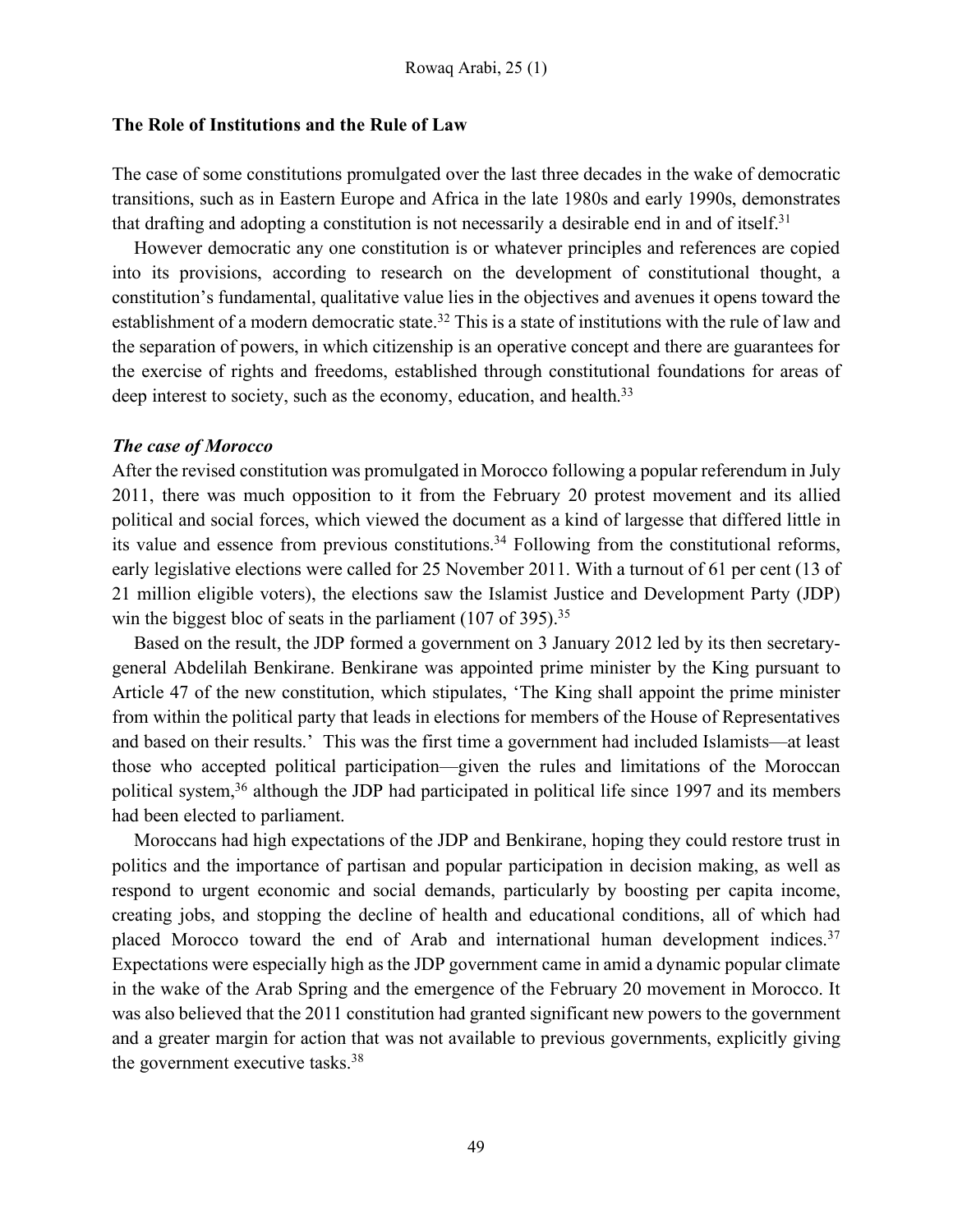But many of these expectations were dashed. Benkirane's government lost its mandate with the legislative elections in October 2016, and today the government of Saadeddine Othmani (2016– 2012) has been in office for more than half its term without making any notable economic and social improvements in the lives of many Moroccans. His government has also not made any tangible progress on honouring the rights upheld by the new constitutions when compared to the period before its promulgation.39

Despite progress made by Morocco in indices measuring health, education, and per capita income, the country continues to rank low on the human development index (HDI). According to the UNDP and its Human Development Report, from 2011 to 2018 Morocco placed between 119 and 130 of 180 nations, $40$  coming in at 121 in the latest report in 2019. It scores 0.676 on the HDI with an average per capita income of \$7,480, behind Tunisia and Algeria, which were ranked 91 and 82 respectively.41

Considering the 2011 constitutional reforms, neither the Benkirane nor the Othmani government made any political achievements or real change,<sup>42</sup> whether in terms of their ability to exercise power as a genuine partner to the King, the real de facto and de jure power-holder, $43$  or the influence they enjoy as an executive authority, which would re-value politics within institutions and encourage Moroccans to participate in elections.<sup>44</sup> It is to former Prime Minister Benkirane's credit that he was able to introduce a new way of communicating with the public that abandoned the typical condescension with which the political elite and power brokers address citizens for a more down-to-earth language that made him better able to engage with people.<sup>45</sup>

The status of human rights in Morocco is currently deteriorating and affecting important constitutional freedoms, such as freedom of expression and the right to protest. As we noted above, the constitution provides no real guarantees for their exercise and they remain largely captive to constitutional interpretations, which rely on an analysis of the structure of the constitutional text and its democratic manifestations.46 This goes beyond legal formalism to touch elements of decision making related to the rule of law and the principle of accountability and the value of institutional work based on the separation and independence of powers.47 This is clear from the arrest and harsh sentencing of dozens of activists in Hoceima and the Rif in northern Morocco on 26 June 2018, which included sentences of up to 20 years in prison for some leaders of the popular movement, the Hirak,<sup>48</sup> which began in late October 2016 after a fish peddler was killed by a garbage truck.49 Other activists in Jerada, located in eastern Morocco, were sentenced to prison on 17 March 2018 for terms of two to four years<sup>50</sup> following city-wide protests in late 2017, sparked by the death of young coal miners working in unsafe conditions without hope for better jobs.

Numerous other people were prosecuted and sentenced in 2018 and 2019, among them journalists and bloggers, on charges of infringing sanctities and the Kingdom's immutable principles and casting doubt on its institutions after they expressed their opinion of the state's developmental and political choices (some of them holding the King directly responsible), the corruption rampant throughout all sectors of the country, and the growing class divide between a minority enjoying the privileges of power and a monopoly on wealth and public utilities and a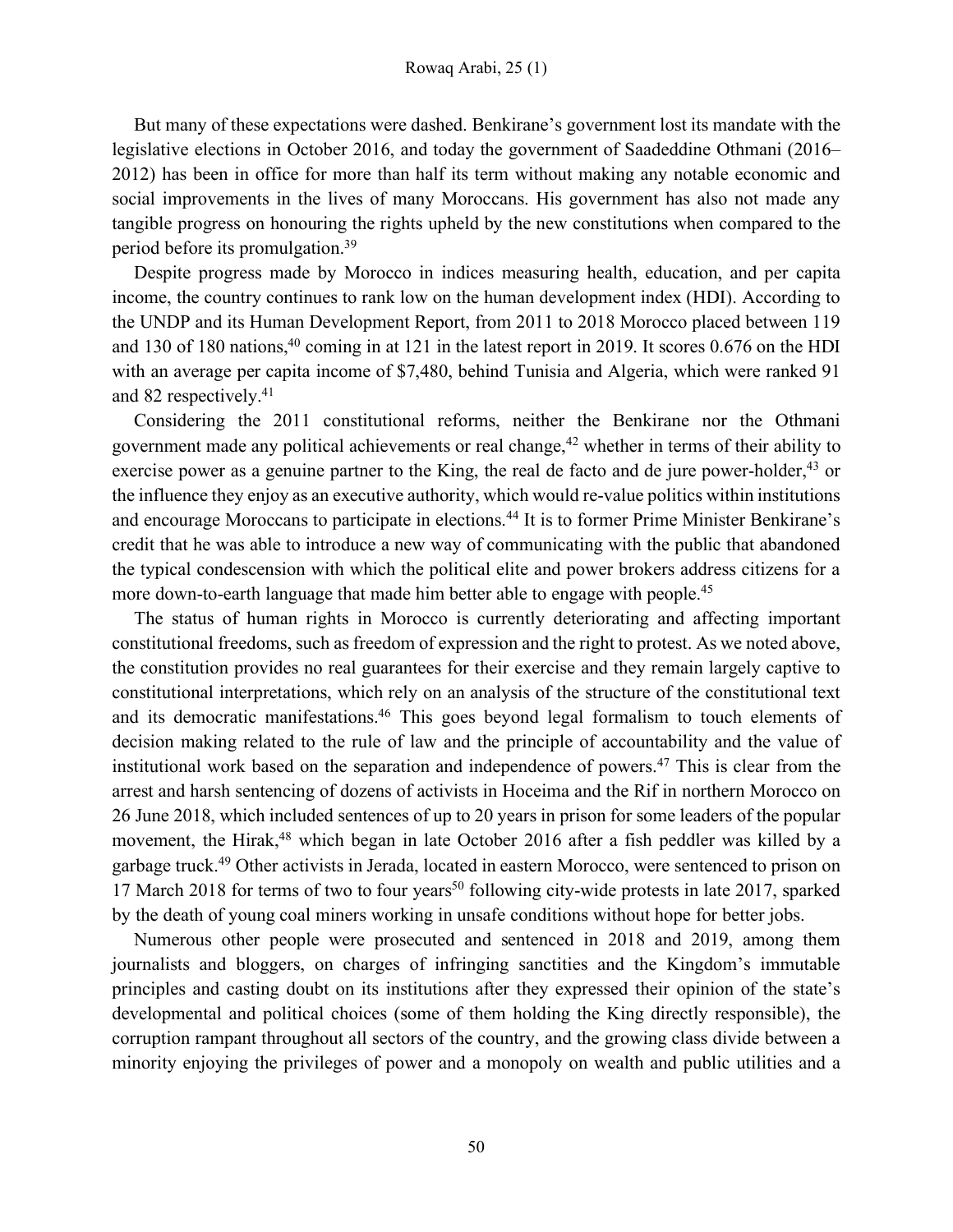majority of middle- and lower-class citizens watching their purchasing power erode and resisting marginalization and poverty.51

All this indicates that this is more about the authorities and rulers sliding into and utilizing historical contexts and the balance of political power in their engagement with critical voices, the opposition, and human rights issues than an expression of a clear, determined political will to move toward a democratic state ruled by law and institutions.<sup>52</sup>

Despite the experience of the 1998 coalition government, arising out of a political consensus between the late King Hassan II and much of the opposition, during which the secretary-general of the Socialist Union of Popular Forces, Abderrahmane Youssoufi, assumed the post of prime minister, and despite two decades of a new era under the current King, who assumed the throne in 1999, with all the economic projects and developmental and rights-geared reforms that ushered in—major infrastructure improvements, the National Human Development Initiative, the Justice and Reconciliation Commission<sup>53</sup>—Morocco continues to exist in a grey, liminal zone between authoritarianism and democratization, taking one step forward only to quickly retreat.

This liminality is evident in the reports and recommendations of international organizations focused on human rights and democracy. So we find some praise for Morocco's efforts to advance basic rights and liberties, most recently from the UN Committee Against Torture in December 2019, which gave Morocco an A ranking after it passed a law establishing a national torture prevention instrument and gave the National Human Rights Council, as a national, constitutional institution, the mandate for its enforcement.<sup>54</sup>

Yet other reports from no less important international organizations have noted Morocco's failure to make real inroads in the advancement of human rights and basic freedoms. For example, Freedom House's *Freedom in the World* report for 2018, issued in February 2019, classified Morocco as 'partially free' and ranked the country as fourth among Arab states, giving it 39 of 100 points based on indicators such as the electoral process, political pluralism, government performance, freedom of expression and belief, the formation and rights of civic organizations, the rule of law, and individual rights.<sup>55</sup>

#### *The case of Tunisia*

Tunisians' devotion to effecting political transition via a constitutional framework reflects the experience and particularity of Tunisia in the modern era and the deep-rooted idea that 'every process of transformation or transition is rooted in a constitutional framework.'56 Since the midnineteenth century, with the formation of the modern state, there has been an attempt to ground politics and political experience in a constitutional document. In 1861, Tunisia became the first Arab state to adopt a constitution; already in 1857 it had issued a declaration of rights.<sup>57</sup>

The adoption of the 2014 constitution is the most significant step in the democratic transition in post-Ben Ali Tunisia. Upon adoption, legislative elections were called for on 26 October 2014 followed by presidential elections on 25 November, thereby concluding the transitional phase with the peaceful rotation of power.58 There can be no doubt that this trajectory was bolstered by the democratic elements incorporated into the constitution, in terms of the nature and form of the civil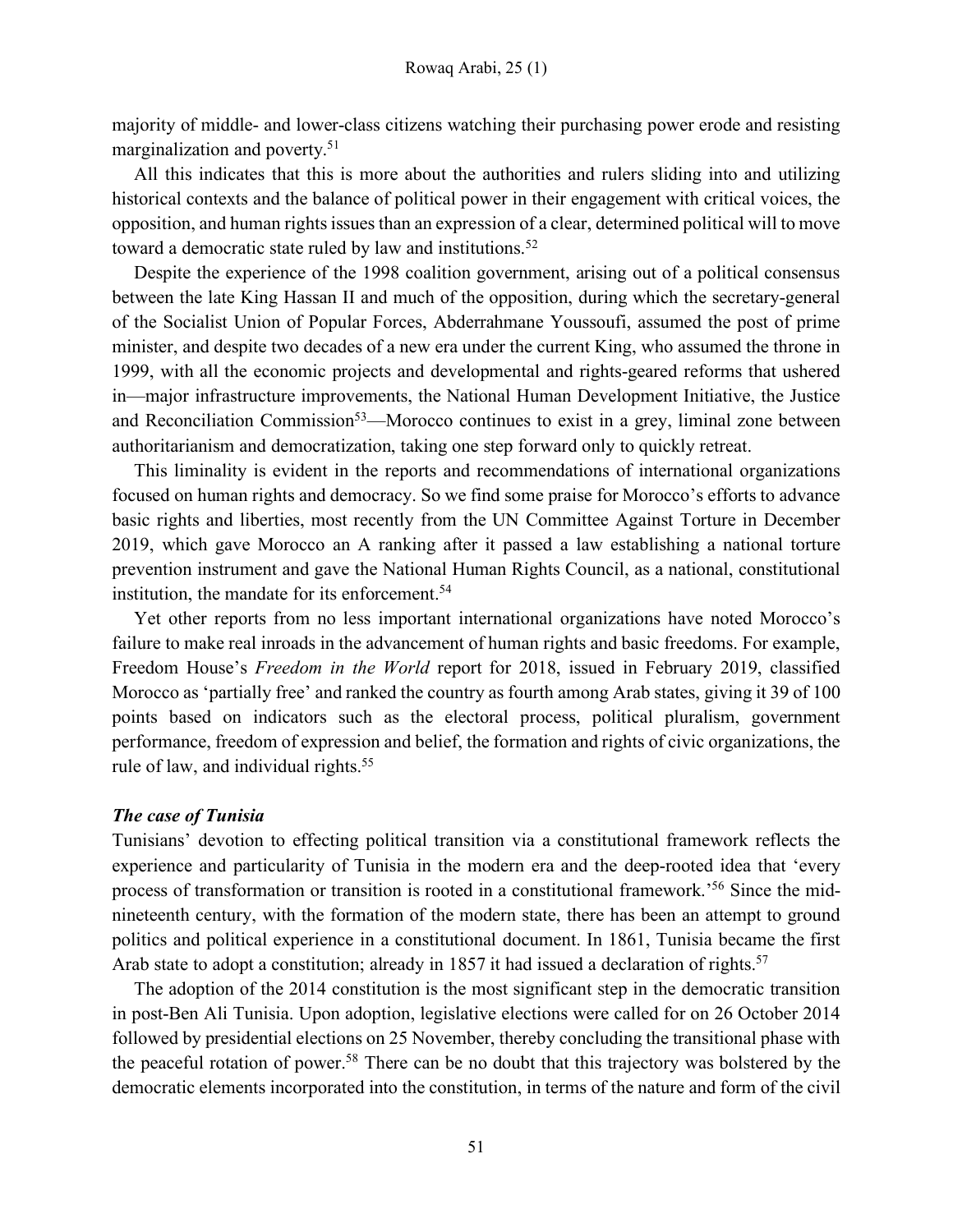state and political system—a mixed parliamentary-presidential system—as well as the guarantees given for individual rights and freedoms, and the distribution and independence of authority, which precluded the centralization of power in any one body.59

This represented a clear political success: it put Tunisia on the path to creating a unique Arab democracy out of the Arab Spring, turning the page on the police state that violated human rights, and embarking on a real transition through the formation of the Truth and Dignity Commission and the constitutional requirement for transitional justice in all spheres by a particular deadline (Article 148).<sup>60</sup> Nevertheless, today the country faces challenges and development issues that impact a broad swathe of Tunisians, most significantly the urgent need to improve the critical socioeconomic situation, which has changed little since the beginning of the revolution. In fact, it may have worsened in the past few years according to data and indicators. According to official data from the National Institute for Statistics in 2019, GDP growth in the first nine months of that year came in at 1.1 per cent, while the unemployment rate exceeded 15 per cent and consumer inflation came in at  $6.3$  per cent.<sup>61</sup>

Tunisians' dissatisfaction with the economic and social rights they enjoy—the ability to find a job, income improvements, actual access to educational and health services—has led them to repeatedly protest the outcomes of the revolutionary experience and the policies of the new ruling elite, despite the gains made in fundamental political and civil liberties, such as freedom of expression and opinion, freedom of association, and freedom of assembly. Since 2011, Tunisia has been ranked first among Arab countries in reports from international organizations and agencies looking at democracy and freedom.<sup>62</sup>

This concrete vision of democracy and change—exemplified in the revolutionary slogan 'dignity, bread, and justice'—helped propel an independent, unknown candidate, Kais Saied, to the presidency following a run-off election on 13 October 2019. Saied won 72.71 per cent of the vote, compared to 27.29 per cent for Nabil Karoui, with turnout of 55 per cent (3,892,085 voters), according to the Supreme Independent Elections Commission.<sup>63</sup>

The overwhelming support for the current president could be attributed to voters' view of him as an honest person with a simple, credible, quasi-populist discourse that stands in direct opposition to the ideas and corruption of the post-Ben Ali system.64 It can also be read as a rejection of the conventional politics and mentalities of existing parties, both those in the government majority and the opposition, $65$  which have failed to solve the country's socioeconomic problems nine years after Ben Ali was deposed and despite more than one president and government.<sup>66</sup>

The legislative elections of 6 October 2019, conducted between the presidential election and the run-off, surprised analysts. On one hand, voter turnout did not increase: it came in at 41.70 per cent in 2019, compared to 69 per cent in 2014. On the other hand, the strength and influence of political parties clearly declined. This was particularly true of major parties with substantial organizational and mobilization capabilities and a coherent ideological, identity-based, and geographic base, such as the secular Nidaa Tounes, which won just three seats compared to 85 in 2014, and the Islamist Ennahda, which won 52 of 217 seats. Although it won the largest plurality in the 2019 elections, it still won less than its  $69$  seats in  $2014$ .<sup>67</sup>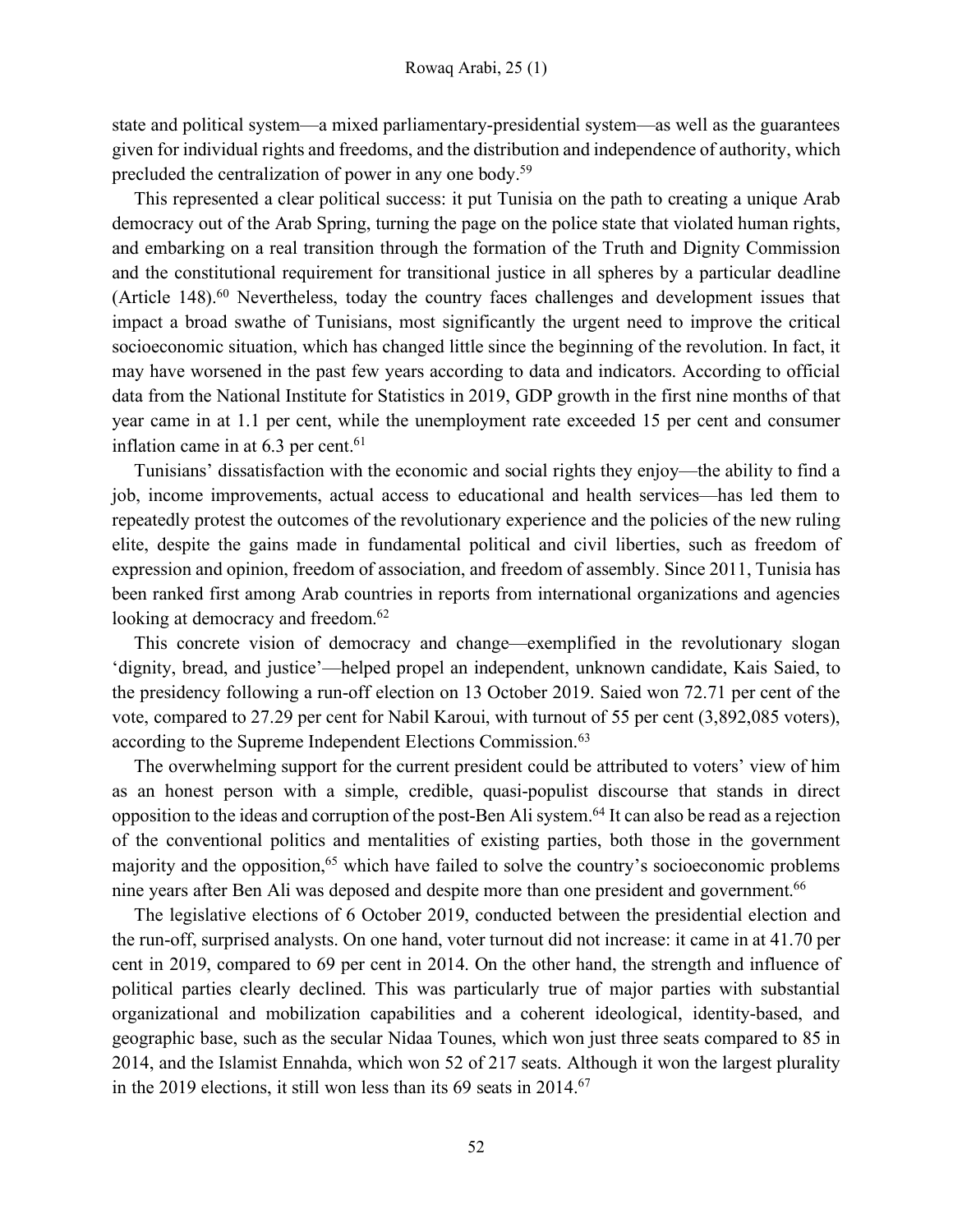To a great extent, these results reflect the fact that most Tunisians are less interested in ideological and doctrinal conflicts than in someone who can secure better living conditions, combat corruption and the squandering of public monies, and champions a more just, equitable economic policy that could reduce class and geographic disparities.<sup>68</sup>

## **Conclusion**

Issues of rights and liberties in new Arab constitutions, and the cases of Morocco and Tunisia, lead us to conclude that the objective of a constitution is not simply to enumerate a set of economic, social, and cultural rights and affirm respect for freedoms, although this is important and valuable. Rather, it is to institutionalize public debate and function as the basis of a social and political contract, which is critical for the development of state institutions and thought about development models and plans based on people's needs for a dignified life, improvements in their daily lives, and better quality and access to health and educational services.

Citizens in Morocco and Tunisia today, despite the countries' divergent contexts, political trajectories, and constitutions, view reality from the perspective of the margins available to them to express their opinions and ideas as well as their prospects for overcoming unemployment and moving up the social ladder to secure a better future for themselves and their children.

We have seen that although a large segment of Tunisians enjoy the democratic space to express their political and ideological freedom, they nevertheless confront multiple socioeconomic crises. Many Tunisians refrained from voting in the 2019 legislative and presidential elections as a way to express their dissatisfaction. In Morocco, although the 2011 constitution guaranteed some freedoms of opinion and expression, this has not stopped the authorities from arresting and imprisoning individuals and activists who expressed their opinions and criticized official policies.

## **About the Author**

l

*Taoufik Abdessadek* is a Moroccan academic and researcher in political sciences.

*This article is originally written in Arabic for Rowaq Arabi*

<sup>1</sup> Muhsin, Mustafa (2012) 'al-Madakhil al-Nazariya fi-l-'Ulum al-Ijtima'iya li-Fahm al-Rabi' al-Arabi' [Theoretical Approaches in the Social Sciences to Understand the Arab Spring], in *Hiwarat Ma ba'd al-Thawra* (Beirut: Nama Center for Research and Studies), p. 99.

<sup>2</sup> Muashar, Marwan (2019) 'Is This the Arab Spring 2.0?' Carnegie Endowment for International Peace, October 30, accessed 12 December 2019, https://carnegieendowment.org/2019/10/30/is-this-arab-spring-2.0-pub-80220.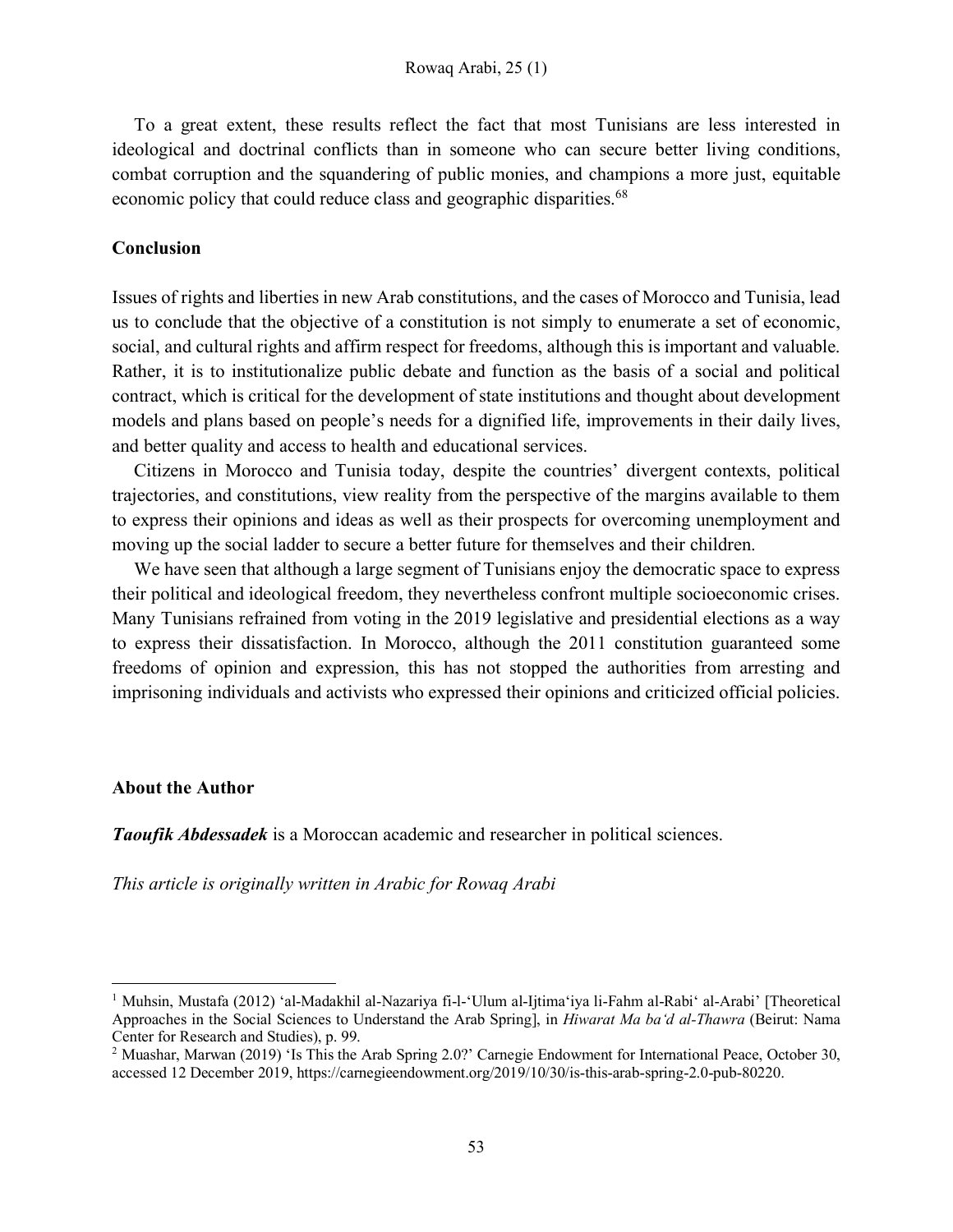<sup>3</sup> Al-Khatib, Sidi Mohammed (2011) *Huquq al-Insan wa Damanat al-Dusturiya fi Ithnayn wa 'Ishrin Dawla 'Arabiya: Dirasa Muqarina* [Human Rights and Constitutional Guarantees in Twenty-two Arab States: A Comparative Study] (Beirut: al-Halabi Rights Publications), p. 10.

<sup>4</sup> Office of the High Commissioner for Human Rights (2018) *Huquq al-Insan wa Wad' al-Dustur* [Human Rights and the Constitution] (New York, Geneva: OHCHR), p. 9.

<sup>5</sup> Al-Bouzidi, Mohammed (1976) *al-Mukhtasar fi-l-Qanun al-Dusturi wa-l-Anzima al-Siyasiya* [A Compendium of Constitutional Law and Political Systems] (Rabat: al-Maaref Library), p. 8.

<sup>6</sup> Jemayel, Hussein (1986) *Huquq al-Insan fi-l-Watan al-'Arabi* [Human Rights in the Arab World] (Beirut: Center for Arab Unity Studies), pp. 24–26.

<sup>7</sup> Network of Syrian Researchers (n.d.) 'Magna Karta, al-Mithaq al-'Azim: Awwal Wathiqa Ja'alat min al-Qanun Huwa al-Mabda'' [The Magna Carta: The First Document Making Law the Rule], accessed 7 December 2019, https://www.syr-res.com/article/6562.html.

<sup>8</sup> Beni Hammad, Mohammed Reda (2010) *al-Mabadi' al-Asasiya li-l-Qanun al-Dusturi wa-l-Anzima al-Siyasiya* [Basic Principles in Islamic Law and Political Systems] (Tunis: n.p.), p. 47.

 $\overline{9}$  Al-Khatib, pp. 6–7.

l

<sup>10</sup> Al-Bazaz, Mohammed (2017–18) *Huquq al-Insan wa-l-Hurriyat al-'Amma* [Human Rights and Civil Liberties] (n.p.), p. 74.

 $\frac{11}{11}$  The commission was formed to address past grave human rights abuses from 1956 to 1999. Its establishment was announced on 7 January 2004 when the King met the late commission chair, Driss Benzekri, and the 17 other members.  $12$  Bill no. 97.15 setting the conditions and modalities for the exercise of the right to strike was tabled in the House of Representatives on 6 October 2016 under the Benkirane government; it has still not been adopted

<sup>13</sup> The preamble of the 2011 constitution, which is considered an indivisible part of the document.

<sup>14</sup> The 2011 constitution, Chapter 2, Articles 19–40, accessed 16 December 2019, https://bit.ly/2IKwo6B.

<sup>15</sup> The government enacted this important constitutional rights with Law 44.14 defining the conditions and modalities for the submission of petitions to the public authorities.

<sup>16</sup> Article 31 states, 'The state, public institutions, and the territorial collectivities shall take action to mobilize all available means to facilitate the conditions for citizens' access, on equal footing, to the right to: health care and treatment; social protection and health coverage; mutually or state-organized solidarity; a quality, accessible, modern education; education on the adherence to Moroccan identity and immutable national principles; professional instruction and physical and art education; adequate housing; work and the support of public authorities in finding employment or self-employment; access to public employment on the basis of merit; water and a healthy environment; and sustainable development.'

<sup>17</sup> Preamble to the 2011 constitution.

<sup>18</sup> Article 19, 2011 constitution.

<sup>19</sup> Article 9 of the 1996 constitution states, 'The constitution guarantees to all citizens the freedom to move and settle in all parts of the Kingdom, freedom of opinion and freedom of expression in all its forms, freedom of assembly, and the freedom to form associations and the freedom to join any syndicate or political organization at its discretion. No limitation may be placed on these freedoms except by law...' Article 13 of the 1996 constitution explicitly states, 'Education and work are the right of all citizens equally.' See a copy of the text on the website of the Moroccan House of Representatives, accessed 19 December 2019, https://bit.ly/33of00X.

<sup>20</sup> Sharp, Gene (2009) *Min al-Diktaturiya ila-l-Dimuqratiya: Itar Tasawwuri li-l-Taharrur* [From Dictatorship to Democracy: A Conceptual Framework for Liberation], trans. by Khaled Dar Omar (Beirut: al-Dar al-Arabiya for Sciences Publishers), pp. 101–02.

<sup>21</sup> Welchselbaum, Geoffrey and Xavier Philippe (2015) 'Le processus constituent et la constitution tunisienne du 27 Janvier 2014: Un modèle à suivre?' *Maghreb Machrek* 223 (1), pp. 49–50.

<sup>22</sup> The 1959 Tunisian constitution, inclusive of all amendments to 2008, accessed 16 September 2019, https://www.constituteproject.org/constitution/Tunisia\_2008.pdf?lang=ar.

<sup>23</sup> Article 1 states, 'Tunisia is a free, independent, sovereign nation. Islam is its religion, Arabic is its language, and its system is republican.'

 $24$  Paragraph 1 of Article 6 states, 'The state is the guardian of religion and the guarantor of freedom of belief, conscience, and the exercise of religious practices. It guarantees the neutrality of mosques and houses of worship against partisan utilization.'

<sup>25</sup> The 2014 Tunisian constitution, accessed 17 September 2019, https://bit.ly/2tsNem8.

<sup>26</sup> Article 38 states, 'Health is a right for every human being. The state shall guarantee health care and preventive care for every citizen and provide the necessary capacities to ensure the safety and quality of health services. The state shall guarantee free treatment for those without support and with limited income, and it shall guarantee the right to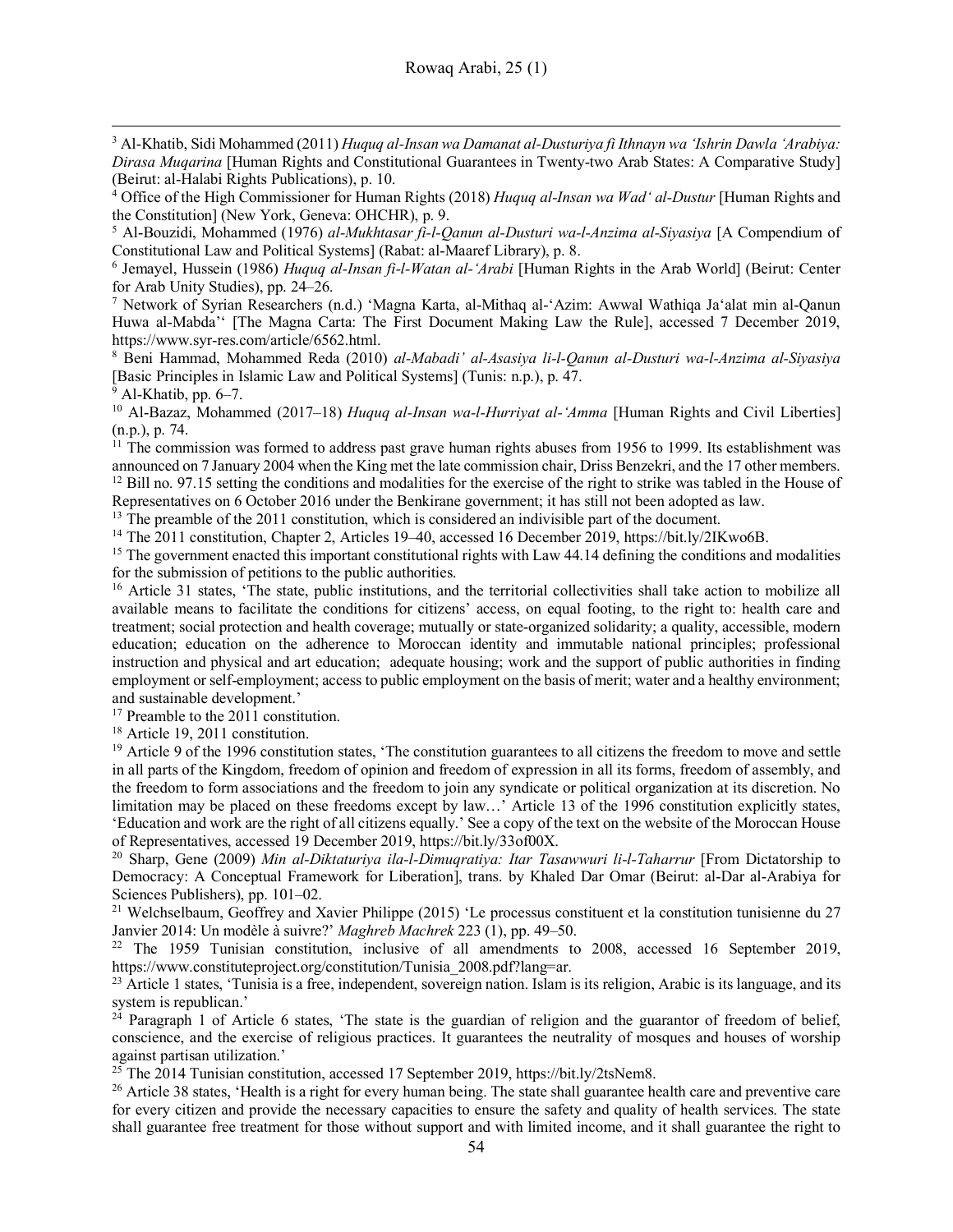social coverage as regulated by law.' Paragraph 1 of Article 39 states, 'Education is compulsory to the age of sixteen. The state shall guarantee the right to free public education at all levels and shall strive to provide the capacities necessary to achieve quality education and instruction.' Article 40 states, 'Work is the right of every citizen, male and female. The state shall take measures necessary to guarantee it on the basis of competence and fairness. Every citizen, male and female, shall have the right to adequate working conditions and a fair wage.' Article 45 states, 'The state shall guarantee the right to a healthy and balanced environment and the right to contribute to a safe climate. The state must provide means to ensure the eradication of environmental pollution.'

<sup>27</sup> The 2014 Tunisian constitution, accessed 17 September 2019, https://bit.ly/2tsNem8.

 $28$  Ibid.

l

<sup>29</sup> Al-Mejri, Khaled (2017) *Dawabit al-Huquq wa-l-Hurriyat: Ta'liq 'ala-l-Fasl 49 min al-Dustur al-Tunisi* [Parameters of Rights and Liberties: Comment on Article 49 of the Tunisian Constitution] (Tunis: Institute for Democracy and Electoral Assistance).

<sup>30</sup> Abd al-Latif, Kamal (2011) 'al-Jadal al-Dusturi fi al-Rahin al-'Arabi' [The Constitutional Debate in the Arab Present], *al-Maghribiya li-l-Siyasat al-'Umumiya* 16, p. 8.

<sup>31</sup> Madi, Abd al-Fattah (2011) 'Hal Yumkin An Tujhid al-Dasatir al-Thawrat al-Dimuqratiya? Qira'a fi-l-Tajriba al-Dusturiya al-Misriya ba'd Thawrat Yanayir' [Can Constitutions Thwart Democratic Revolutions? A Reading of the Egyptian Constitutional Experience after the January Revolution], *al-Maghribiya li-l-Siyasat al-'Umumiya* 16; Ondoua, Alain (2012) 'La population en droit constitutionnel: Le cas des pay d'Afrique francophone,' *Afrique Contemporaine* 2 (242), p. 92.

<sup>32</sup> Tahir, Narjis and Donia Ben Romdhane (June 2013) *Siyaghat Mashru' al-Dustur: Tajarib Muqarina wa Durus Mustafada* [Constitution Writing: Comparative Experiences and Lessons Learned] (Sweden: Institute for Democracy and Electoral Assistance).

<sup>33</sup> Brandt, Michele, Jill Cottrell, et. al (2012) *Wad' al-Dustur wa-l-Islah al-Dusturi: Khiyarat 'Amaliya* [Constitutionmaking and Reform: Options for the Process] (Lebanon: Interpeace), p. 15.

<sup>34</sup> Protests and demonstrations by the February 20 movement did not stop; they even continued after the King called for constitutional reforms and during the run-up to the referendum in July, although they did decline. Forces and parties allied with the movement also initiated campaigns calling for a boycott of the constitutional referendum, and they convened several meetings and symposia to express their view of the constitution-writing process and the content, believing that the constitution did not differ substantially from previous constitutions in terms of the democratic reforms it offered.

<sup>35</sup> Figures from the Interior Ministry, the official body tasked with overseeing elections.

<sup>36</sup> al-Ani, Khalil (2016) 'al-Islamiyun al-'Arab ba'd Khams Sanawat min al-Rabi' al-'Arabi: As'ilat al-Mashru' wa-l-Idiyulujiya wa-l-Tanzim' [Arab Islamists Five Years after the Arab Spring: Questions of the Project, Ideology, and Organization], *Siyasat Arabiya* 18, p. 48.

<sup>37</sup> UNDP (2015) *Human Development Report*, pp. 32–33.

<sup>38</sup> Abdessadek, Taoufik (2019) 'al-Muqaraba al-Dusturiya li-Qadaya al-Intiqal al-Dimuqrati fi-l-Maghrib: Ishkaliyat Tawzi' wa Istiqlal al-Sultat' [The Constitutional Approach to Democratic Transition in Morocco: The Question of the Distribution and Independence of Authorities], *Lubab* 2 (1), https://bit.ly/2xF97Ri.

<sup>39</sup> In 2011, Morocco was ranked 130 of 187 states on the HDI and 15 of 20 Arab states. Indicators showed that privation reached 45 per cent; 12.3 per cent of the population is vulnerable to poverty while 3.3 per cent live in absolute poverty.

<sup>40</sup> UNDP (2019) *Human Development Report*, accessed 20 December 2019, http://hdr.undp.org/en/data. <sup>41</sup> UNDP (2019) *Human Development Report*, p. 301, accessed 20 December 2019, http://hdr.undp.org/sites/default/files/hdr2019.pdf.

<sup>42</sup> According to Global Democracy Ranking, a Vienna-based organization ranking democracies, in 2015 Morocco was still ranked quite low at 99 of 113 states, with a score of 45.3 of 100. See http://democracyranking.org/ranking/2015/data/Scores\_of\_the\_Democracy.

<sup>43</sup> Nabil Mulayyin, Mohammed (2017) *Fikrat al-Dustur fi-l-Maghrib: Watha'iq wa Nusus 1901–2011* [The Concept of the Constitution in Morocco: Documents and Texts 1901–2011] (n.p.: Tel Quel Media), pp. 204–05.

<sup>44</sup> In a meeting with students at the Higher Institute for Media and Communication in Rabat on Wednesday, 1 November 2015, former Prime Minister Benkirane spoke about the limited nature of his government's prerogatives and said that some ministers were operating outside his control. In this, he was repeating what he had said from the moment the February 20 movement took off: that he had come to save the state and guarantee state stability in the face of a public in revolt.

<sup>45</sup> Benkirane's comments, at times scathing and ironic, were consistently well received in the street and by much of the public due to their spontaneity and simplicity, regardless of their actual political content.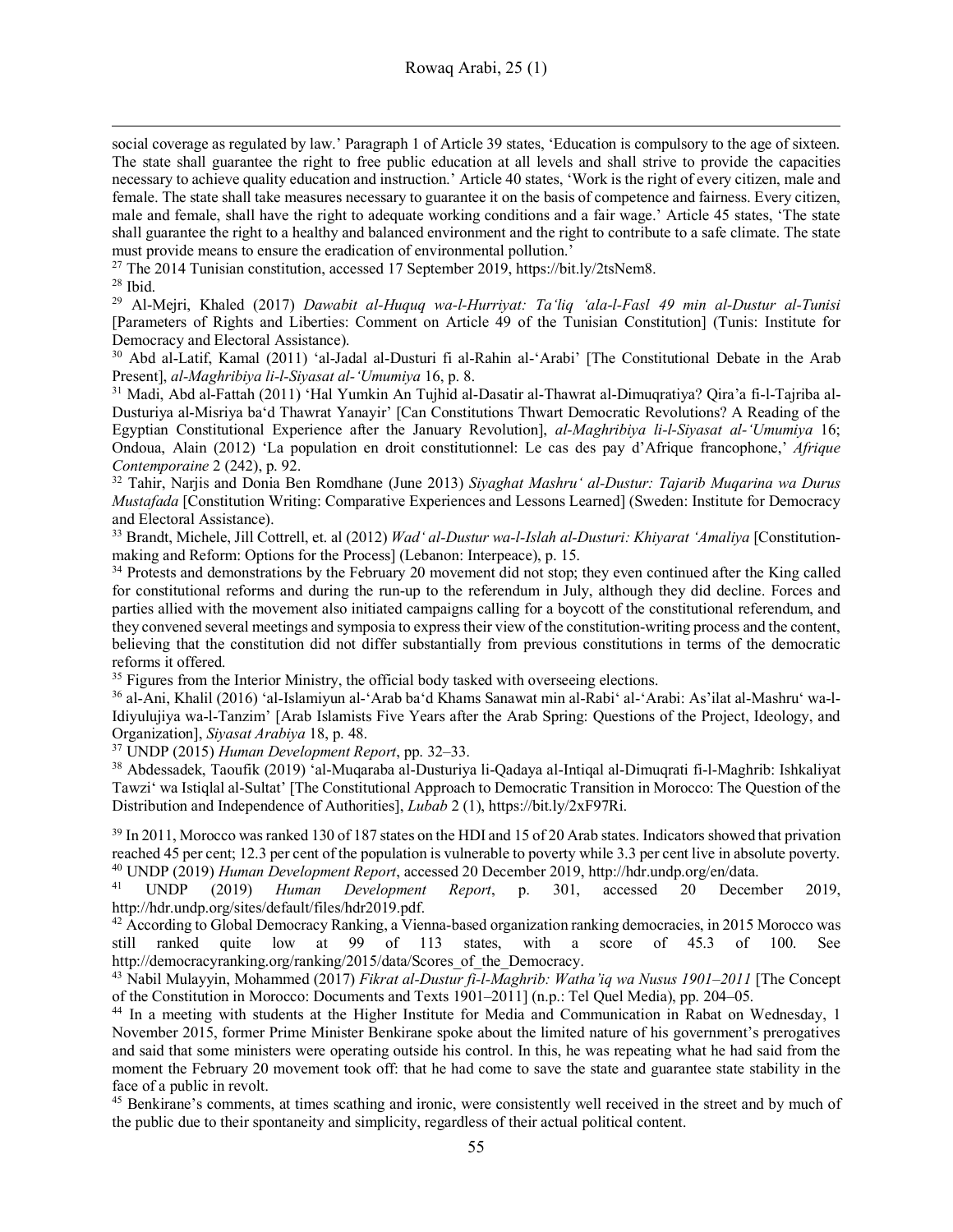<sup>46</sup> *Al-Dusturaniya: Mawsu'at Stanfurd li-l-Falsafa* ('Constitutionalism,' from the Stanford Encyclopedia of Philosophy], trans. by Abd al-Rahman al-Mashaal, Hikma, accessed on 22 December 2019, https://bit.ly/2QcfHnO.

l

<sup>47</sup> Tareq, Hassan (2011) 'Fi al-Dusturaniya al-'Arabiya al-Jadida: As'ilat al-Hawiya al-Muwatana Madaniyat al-Dawla wa Nizam al-Hukm' [The New Arab Constitutionalism: Questions of Identity, Citizenship, the Civil Nature of the State, and the System of Governance], *al-Maghribiya li-l-Siyasat al-'Umumiya* 16, p. 27.

<sup>48</sup> Tel Quel (2018) 'al-Tafasil al-Kamila li-l-Ahkam al-Sadira fi Haqq Mu'taqali Hirak al-Rif: al-La'iha' [Full Details of the Sentences against Rif Detainees: The List], June 27, https://bit.ly/2Zk4eXG.

<sup>49</sup> Al-Idrisi, Mohammed (2017) 'al-Hirak al-Ihtijaji bi-l-Rif al-Maghribi: al-Asbab wa-l-Ma'alat' [The Protest Movement in the Moroccan Rif: Causes and Outcomes], Barq for Research and Studies, June 1, accessed 17 November 2019, https://bit.ly/2PJ8L2E.

<sup>50</sup> 'al-Maghrib: al-Hukm bi-Sijn Majmu'a min Nushata' Hirak Jirada' [Morocco: Prison Sentences for Jerada Movement Activists], DW Arabic, https://bit.ly/2EH4I0r.

<sup>51</sup> According to a statement from the Moroccan Association for Human Rights, the rapper known as al-Kinawi was sentenced to prison on 25 November 2019 after he and two colleagues released his song, 'Long Live the People,' in which he sharply criticized those responsible for the country's poor conditions, holding the King directly responsible as the actual ruler of the state. In 2018, Aziza al-Hamri was sentenced to prison after explicitly criticizing the president and holding him responsible for the injustice against the residents of her Casablanca neighborhood of Ain al-Sabaa, who were arbitrarily evicted from their homes. Mohammed al-Sakaki, known as Mol al-Kaskita, was arrested on 30 November 2019 and referred to trial on various charges, including insulting constitutional institutions; he was sentenced to four years in prison. Mohammed Boudouh, known as Mol al-Hanout, was also arrested on 9 December 2019 and referred to trial on charges of insulting constitutional institutions and legally constituted official agencies. See Lakom2 (2019) 'Huquqiyun: al-Maghrib Yashhad Mawja Jadida min al-I'tiqalat bi-Dhari'at Ihanat al-Muqaddasat' [Rights Defenders: Morocco Sees New Wave of Arrests on Grounds of Insulting Sanctities], December 16, accessed 19 December 2019, https://bit.ly/2M7mQED.

A young student in Meknes was sentenced to three years in prison on virtually the same charges on 19 December 2019, while leftist political activist Abdelali Bahmad, known as Bouda Ghassan, is currently being tried before the first-instance court in Khenifra after being arrested from his home in Aguelmous on 17 December 2019. See *Akhbar al-Yawm* (2019), December 23.

The independent press has also been increasingly circumscribed in recent years, as demonstrated by numerous incidents. Taoufiq Bouachrine, the owner and director of the daily *Akhbar al-Youm* was sentenced to 12 years in prison and a fine in 2018 on charges of the rape and sexual assault of women journalists on his staff. Journalist Hamid El Mehdaoui, the manager of the online news site Badil, was sentenced to three years in prison in 2018 on charges related to threats to domestic security. He had been detained in Hoceima in 2017 while covering the Rif protests and was sentenced to one year in prison on charges of chanting with protestors. On 30 September 2019, journalist Hajar Raissouni was sentenced to one year in prison for having an abortion and extramarital sexual relations; after serving a month of her sentence, she was released as part of a royal amnesty. Journalist Omar Radi was summoned by police in Casablanca on 26 December 2019 and referred to trial on charges of insulting the judiciary. He had recently condemned the harsh sentences given to the Rif activists on social media and expressed his solidarity with them. Radi is one of the most prominent leftist figures of the February 20 movement and was known for his investigative journalism exposing financial and administrative corruption in the state bureaucracy and among state officials, including pieces on corruption in land acquisition, education, and sand quarries.

<sup>52</sup> Azbeg, Hynd Saidi (2014) *Processus de democratization et monarchie constitutionnelle au Maroc*, doctoral thesis for the University of Bordeaux, Montesquieu.

<sup>53</sup> The Human Development Initiative was launched on 18 May 2005 as a national socioeconomic program to combat poverty and marginalization by assisting vulnerable communities in operating income-generating activities.

<sup>54</sup> About the National Human Rights Council, accessed 24 December 2019, https://bit.ly/2rlcVnS.

<sup>55</sup> Freedom House (2019) *Freedom in the World*, accessed 31 December 2019, https://bit.ly/3air8mx.

<sup>56</sup> Al-Warghi, Jalal (2014) *Tunis: Qira'a fi-l-Tajriba al-Dusturiya* [Tunisia: A Reading of the Constitutional Experience] (Doha: Al Jazeera Center for Studies).

<sup>57</sup> Al-Gharairi, Ghazi (2011) 'Tunis min Ta'sis ila Akhir' [Tunisia: From One Establishment to Another], *al-Maghrib al-Muwahhad* 12, p. 12.

<sup>58</sup> Dobry, Michel (2000) 'Les transitions démocratiques, regard sur l'état de la transitologie,' *Revue française de science politique* 5, pp. 4–5; Hermet, Guy (1997) 'Le concept de transition démocratique,' in *La transition démocratique: Paradigme nouveau ou acceleration de la modernité?* Cahier de la foundation Abderrahim Bouabid 11.